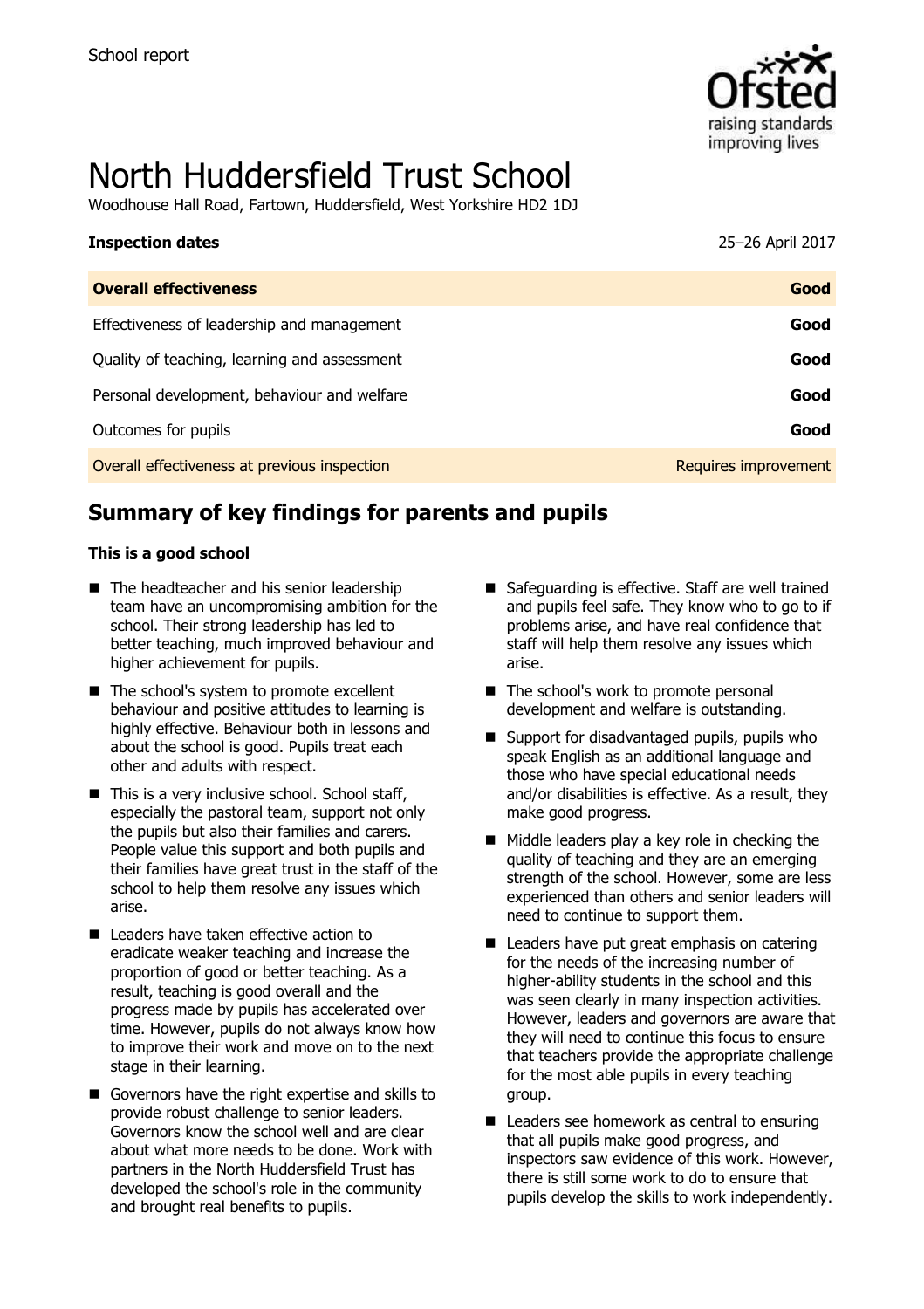

# **Full report**

#### **What does the school need to do to improve further?**

- Improve the quality of teaching, learning and assessment by:
	- embedding the work on homework so that pupils develop the skills to work independently outside of lessons
	- making sure that all pupils know precisely how to improve their work and have the confidence, skills and positive attitudes to move to the next stage of their learning
	- ensuring that work set for the increasing number of high-attaining pupils and the most able students in each teaching group challenges them to achieve as well as they can.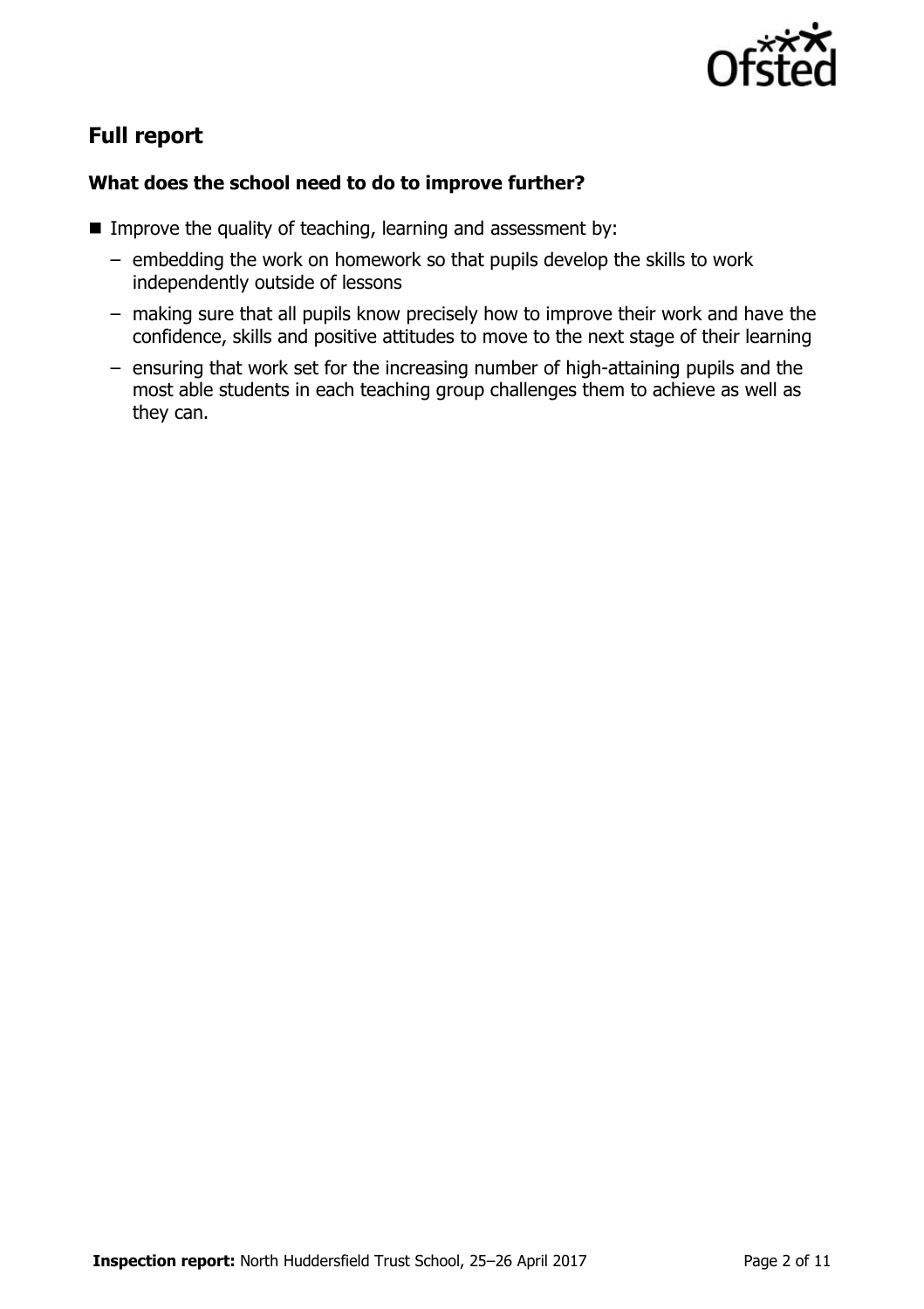

# **Inspection judgements**

#### **Effectiveness of leadership and management Good**

- The headteacher has provided very strong leadership for the school. He is passionate and ambitious for his pupils and is a highly visible figure about the school during the school day.
- The headteacher and governors have taken decisive action to strengthen the quality of teaching and improve pupils' outcomes since the previous inspection. Leaders have the strong support of staff in improving the school, and morale is high.
- Increasingly, middle leaders are playing their part in improvements across the school and in their subject areas. Senior leaders have given middle leaders greater responsibility and they are rising to the challenge. There is a blend of new appointments and well-established staff in the team. New leadership in science, for example, has improved the consistency of teaching and accelerated the rate of pupils' progress. However, middle leaders are at different stages in their development. Senior leaders recognise this and work closely with them to help them develop their skills.
- Leaders use a range of evidence to determine the quality of teaching and the progress that pupils are making. These systems are very rigorous and have proved to be effective in improving the quality of teaching across the school. Professional development is designed around the varying needs of individual teachers. Middle and senior leaders check the impact of this work regularly through lesson observations, work scrutiny, talking to pupils and analysing progress information. Governors are involved in the process too.
- Leaders have a clear rationale for the curriculum they offer to their pupils in that they try to address the specific needs of their pupils. In addition to the core subjects, for example, pupils have two hours of physical education to ensure their fitness and health. Leaders attach great importance to personal, social and health education, and a compulsory course in Year 9 focuses on life skills ranging from first aid to enterprise. Pupils also benefit from a wide range of extra-curricular activities.
- Leaders' effective use of pupil premium funding has improved the progress and attainment of disadvantaged pupils since the previous inspection. In 2016, at the end of Year 11, the progress of disadvantaged pupils in the school was in line with the progress of all pupils nationally. A detailed scrutiny of pupils' workbooks across all year groups showed that disadvantaged pupils presently in school were making good progress in line with their non-disadvantaged peers.
- Both spiritual, moral, social and cultural education and personal, social and health education are strengths of the school. Leaders in these areas pride themselves on being flexible and responding to issues which directly affect the pupils in their community. The harmonious atmosphere in this school, where pupils come from a wide range of backgrounds, is proof of the impact of their work. Pupils leave the school well prepared for life in modern Britain.
- The local authority is represented both on the governing body and on the trust. As a consequence, it has a good understanding of how the school has strengthened since the previous inspection and what has still to be done to provide outstanding education.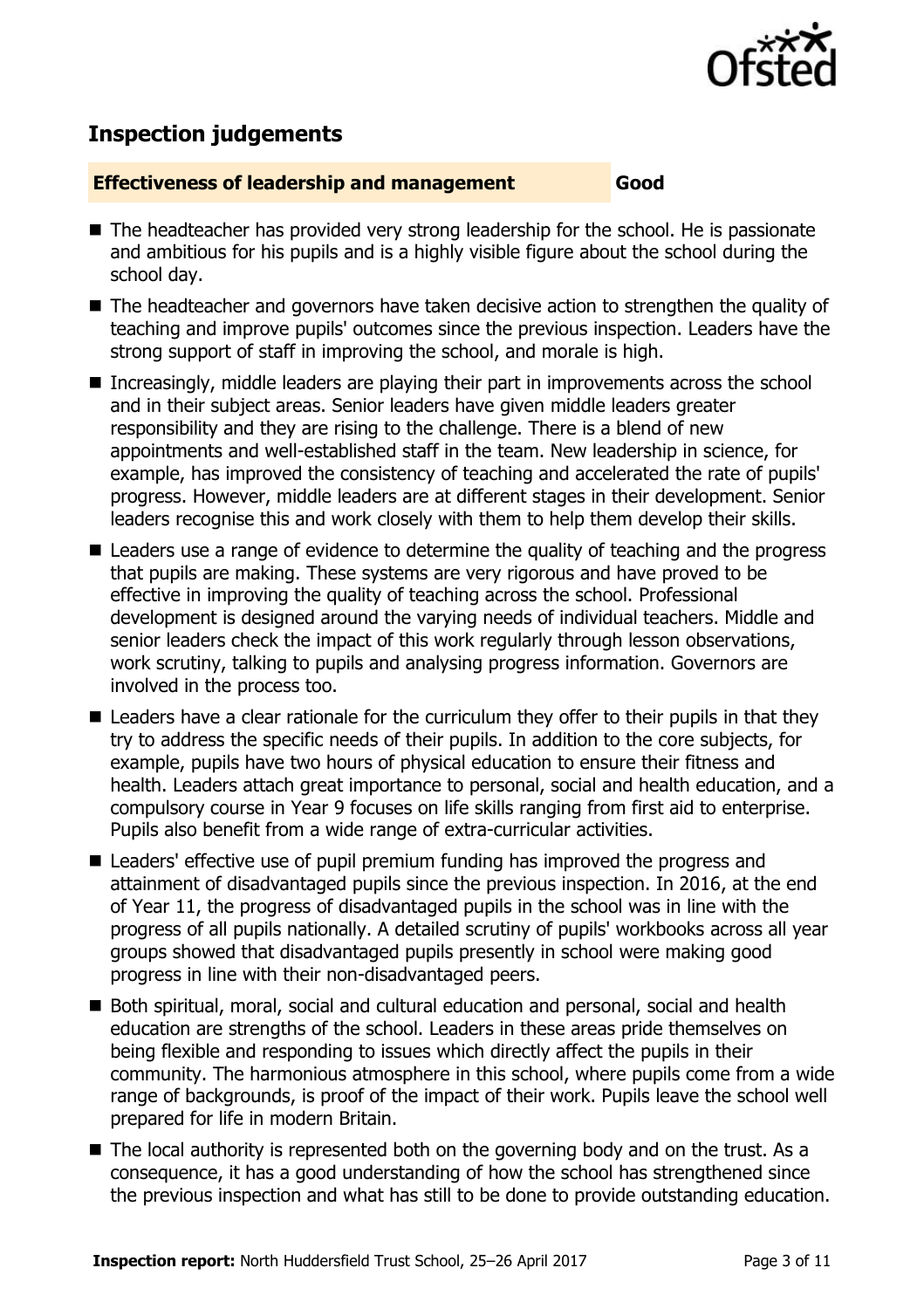

#### **Governance of the school**

- Governors are very ambitious for the pupils and staff. They have effective systems in place, including frequent visits to school, to check on progress and to ensure that the school is improving. As a consequence, they know their school well and have a very clear handle on the overall effectiveness of the school and where further improvements are necessary.
- Governors are highly skilled and have the necessary expertise to support their work. They have a particularly strong grasp of how to analyse pupils' assessment information. They talked with confidence about the performance of different groups in the 2016 examination results and with equal assurance about the progress of present pupils across the school.
- An analysis of governors' minutes and conversations with governors showed that they provide real challenge and support for the leaders of the school. They are not afraid to challenge leaders about their judgements on the overall effectiveness of the school, and their questioning of school leaders about examination results and pupils' progress is extremely rigorous.

### **Safeguarding**

- The arrangements for safeguarding are effective.
- Staff and governors are very clear about their responsibility to keep children safe and fulfil their safeguarding duties. The governor with oversight for safeguarding is well qualified for the role and governors review the school's processes regularly to check that systems are fit for purpose.
- $\blacksquare$  There is a clear ethos about the school that sets the safety of pupils as a high priority. Staff are vigilant and leaders work closely with external agencies in the community to ensure that appropriate action is being taken to keep the most vulnerable pupils safe.
- **Pupils have a clear understanding of how to keep safe and assess the risks which might** face them. The school has engaged well with external agencies to provide comprehensive advice on a range of issues which might be a risk to their well-being.
- Leaders have robustly tackled pupils' absence and are tenacious in chasing up nonattendance. As a result, the much-improved attendance is contributing well to pupils' safety and well-being.
- The school's approach is best summed up by saying that no stone is left unturned to ensure that children are safe.

#### **Quality of teaching, learning and assessment Good**

- Leaders have taken determined action to improve the quality of teaching. Carefully targeted professional development and coaching has helped teachers to develop their skills. As a result of this better teaching, the progress made by pupils has accelerated rapidly since the previous inspection.
- Teachers have established purposeful classroom routines, and the improved attitudes to learning have contributed significantly to the more rapid progress of pupils.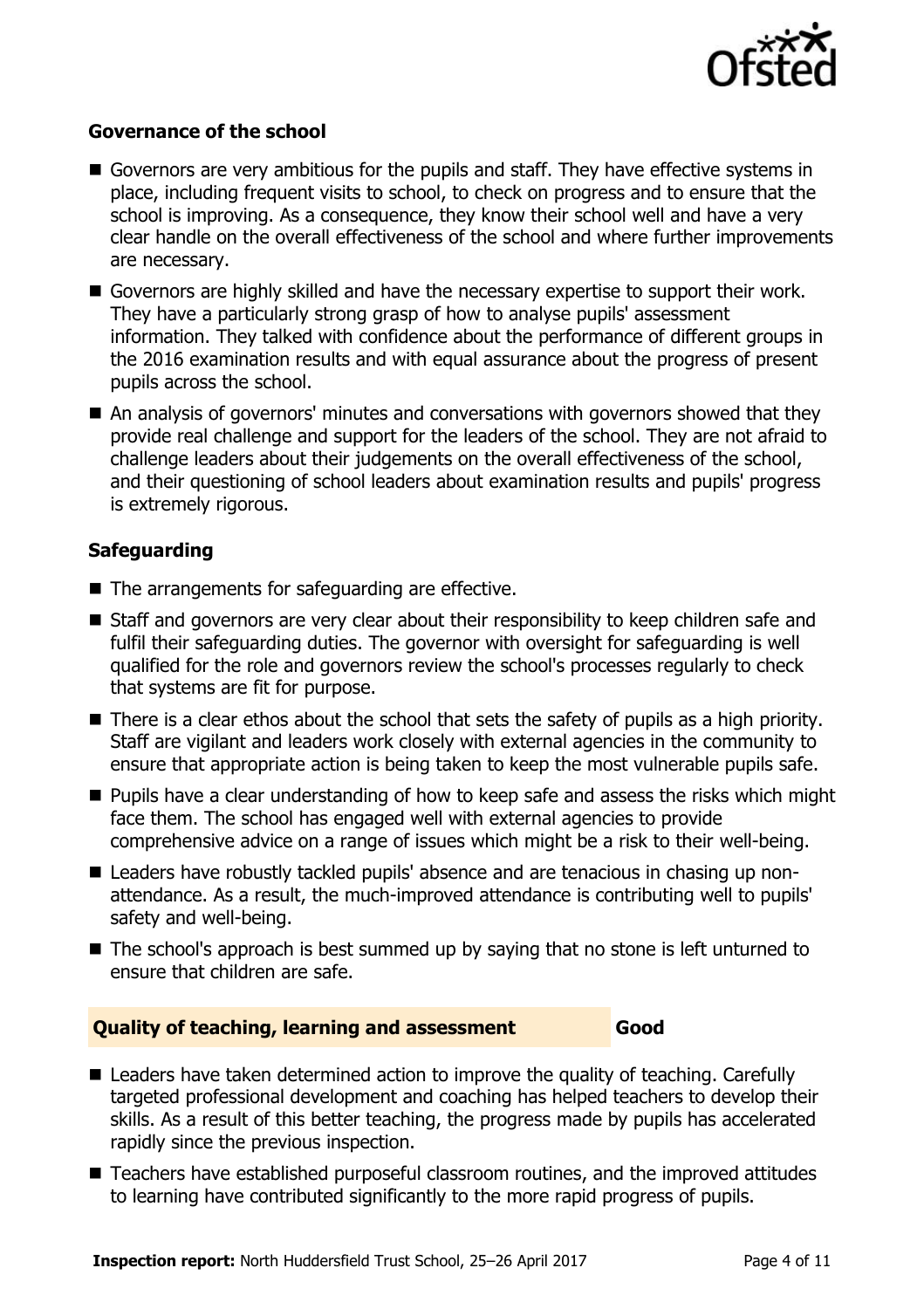

- **Positive relationships and mutual respect feature strongly, and these help lessons flow** smoothly.
- Teaching assistants make a strong contribution to pupils' learning. They support pupils with a range of abilities and have the subject knowledge they need to answer questions and intervene promptly when pupils are struggling with their work.
- Leaders have focused successfully on improving the quality of teaching in science, and new leadership of the subject has led to further improvements. Since the previous inspection, leaders have also strengthened the quality of teaching in mathematics and in English.
- School leaders have focused intensively on improving pupils' reading and writing skills, and these strategies are starting to have success. The recent appointment of additional higher-level teaching assistants, for example, has had real impact. The most able readers read with fluency and expression. Lower-ability readers have the right techniques to tackle words they find more difficult.
- At its best, teaching challenges pupils of all abilities. Inspectors saw examples across different subjects of teachers setting tasks which are flexible enough to challenge the most able pupils in the group. However, leaders accept that there is still some work to do to ensure that all teachers set work for every class which enables all pupils, including the most able, to achieve even more.
- **Pupils do not always have the skills and confidence to reflect on their work and extend** their learning.
- Leaders have put a real emphasis on homework, and inspectors saw a number of highquality homework tasks across different subject areas. However, the policy is in its infancy and leaders accept that the idea of independent study outside lessons is not yet embedded.

#### **Personal development, behaviour and welfare Good**

#### **Personal development and welfare**

- The school's work to promote pupils' personal development and welfare is outstanding.
- **Pupils wear their uniform immaculately. They are proud of their school and the** opportunities it provides for them. Pupils and their families value the support of their teachers and staff. They recognise and appreciate the improvements brought about over recent years in school.
- **Pupils receive comprehensive quidance on how to stay safe in school and within their** community. Pupils discuss the risks relating to carrying knives, online safety and the importance of healthy relationships with maturity. The programme is flexible and leaders respond quickly to any risks which emerge in the community. Pupils have great confidence in the staff to deal with any issues that they take to them.
- **Pupils are extremely knowledgeable about the different types of bullying and speak** highly of the effective way the school deals with the very few incidents of bullying. The work on restorative justice is a real strength of the school. The strong curriculum for personal development has ensured that they do not tolerate racism or homophobia. Pupils are adamant that discrimination has no place in the school.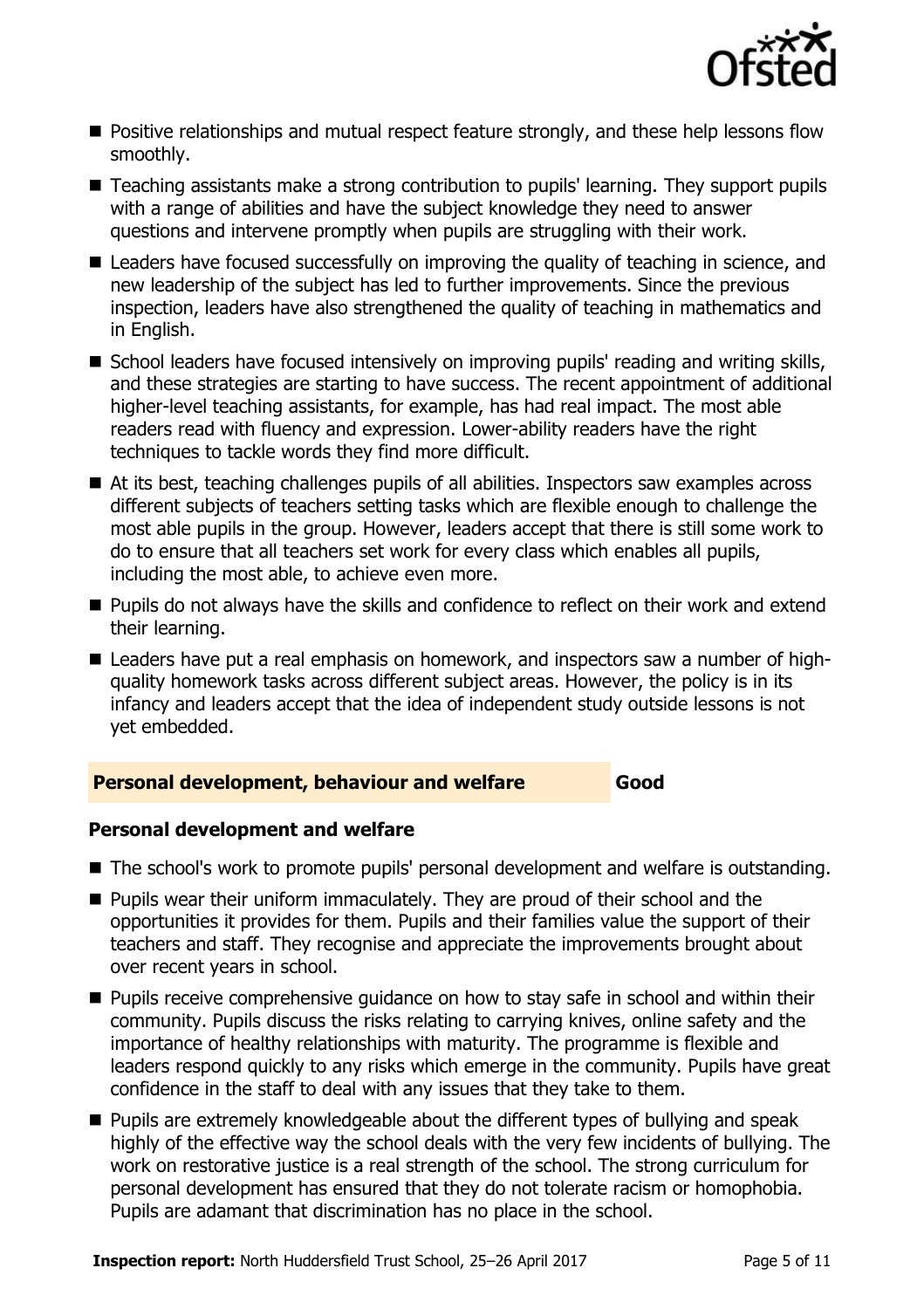

- **Pupils enjoy excellent opportunities to develop their personal views, especially during** form time and personal, social and health education lessons. To cite just one example, the Year 7 'circle time' in form period gives pupils the opportunity to share their views on a variety of topics and has proved to be effective.
- **Pupils receive effective careers education and quidance throughout the school and this** is helping to raise the aspirations of pupils. The strong links with local business via the trust enhance this provision and pupils value the careers guidance and work-related experience. As a result of strong guidance and improved attainment, pupils from the school move on to appropriate further education, employment or training.

#### **Behaviour**

- The behaviour of pupils is good.
- Staff and pupils agree that behaviour has improved significantly since the introduction of the new behaviour system. Teachers use both rewards and sanctions effectively, and pupils have responded well to the approach.
- **Pupils are polite and welcoming to visitors. During lunch and breaktimes, pupils** respond well to the visible presence of staff. Despite crowded conditions in the dining area and long queues, they behave very sensibly.
- Pupils' behaviour in lessons is good and this has undoubtedly made a significant contribution to the improvements in the pace of learning since the last inspection. They also show an increasing pride in the way they present their work.
- Leaders clearly recognise the negative impact poor attendance can have on pupils' learning. They now have in place highly effective, rigorous systems to monitor and improve attendance. As a result, attendance for all groups of pupils has improved significantly and is now in line with the national average.
- This is an inclusive school and it does not take the decision to exclude students lightly. There have been no permanent exclusions since the previous inspection and fixed-term exclusions are lower than the national average.
- Staff and parents believe that behaviour is good.

#### **Outcomes for pupils Good Good**

- Since the previous inspection, rates of progress have accelerated significantly.
- $\blacksquare$  Present pupils are making good progress across the curriculum in both key stage 3 and key stage 4. Historically, progress has been more rapid in key stage 4. However, leaders have made a concerted effort to raise the pace of progress in key stage 3, and a detailed scrutiny of pupils' workbooks across a range of subjects showed this focus to be having real impact. Pupils in key stage 3 are now making more rapid progress.
- Disadvantaged pupils are now making good progress across the curriculum in both key stages. In lessons and in their workbooks, inspectors could see clearly that disadvantaged pupils were making the same progress as any pupil with the same starting point.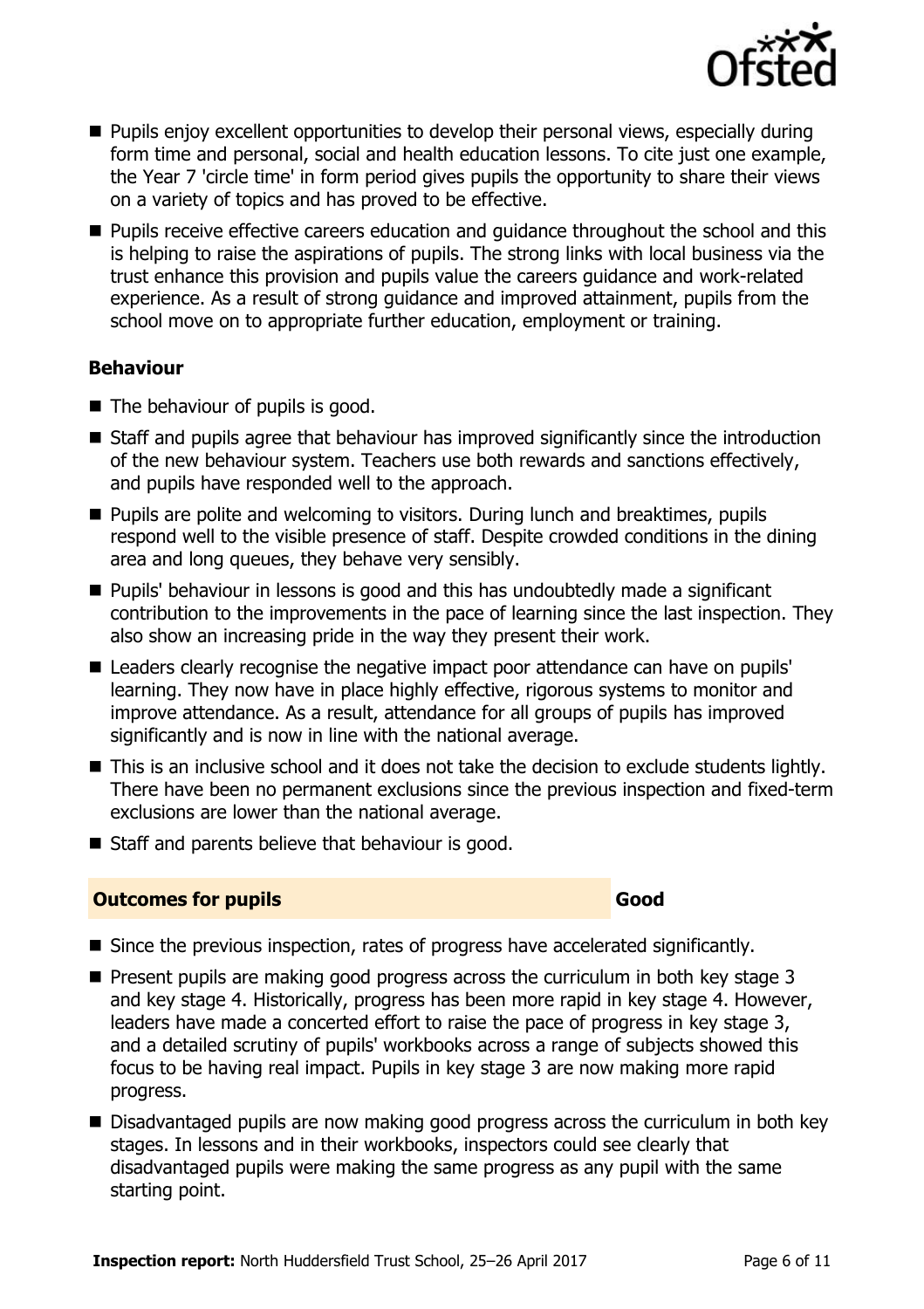

- Leaders have brought about considerable improvements in the rate of progress of pupils in science. This was clear in the examination results for the Year 11 pupils in 2016 and in the detailed scrutiny of present pupils' workbooks. Pupils now make good progress in science in both key stage 3 and key stage 4.
- $\blacksquare$  In 2016, at the end of Year 11, pupils' progress across the curriculum was in line with that of other pupils nationally with similar starting points.
- $\blacksquare$  Middle-ability pupils who have special educational needs and/or disabilities made less progress than their peers. However, inspection activities showed that present pupils who have special needs and/or disabilities are making good progress across the full range of abilities.
- $\blacksquare$  Outcomes achieved by the small number of high-ability pupils at the end of Year 11 in 2016, all of whom were disadvantaged, indicate that the progress of the most able pupils was below that of pupils nationally with the same starting points. Leaders have put into place strategies to address this, which have had some success.
- The proportion of pupils who achieved a good GCSE pass in both English and mathematics by the end of Year 11 has risen since the previous inspection, but is still below the national level.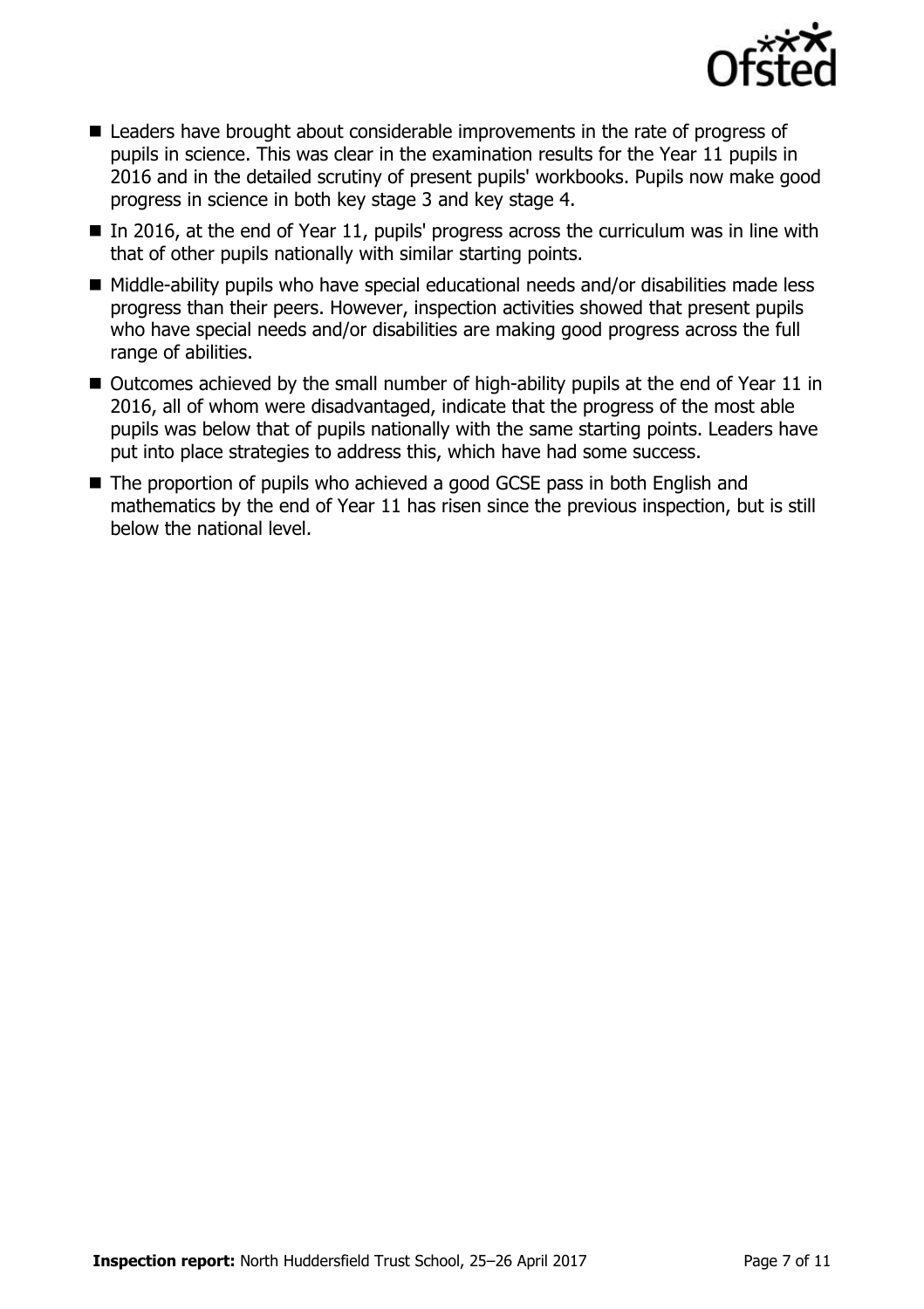

# **School details**

| Unique reference number | 136502          |
|-------------------------|-----------------|
| Local authority         | <b>Kirklees</b> |
| Inspection number       | 10031032        |

This inspection of the school was carried out under section 5 of the Education Act 2005.

| Type of school                      | Secondary comprehensive  |
|-------------------------------------|--------------------------|
| School category                     | LA maintained foundation |
| Age range of pupils                 | 11 to 16                 |
| Gender of pupils                    | Mixed                    |
| Number of pupils on the school roll | 626                      |
| Appropriate authority               | The governing body       |
| Chair                               | Phil Weston              |
| <b>Headteacher</b>                  | Loz Wilson               |
| Telephone number                    | 01484 452100             |
| Website                             | www.nhtschool.co.uk/     |
| <b>Email address</b>                | office@nhtschool.co.uk   |
| Date of previous inspection         | 25-26 March 2015         |

#### **Information about this school**

- The school meets requirements on the publication of specified information on its website.
- The school is smaller than the average secondary school.
- $\blacksquare$  The proportion of disadvantaged pupils supported through the pupil premium is much higher than average.
- The proportion of pupils who receive support for special educational needs and/or disabilities is much higher than average.
- The proportion of pupils who have a statement of special educational needs or an education, health and care plan is much higher than average.
- The school meets the government's current floor standards, which are the minimum expectations for attainment and progress in English and mathematics by the end of Year 11.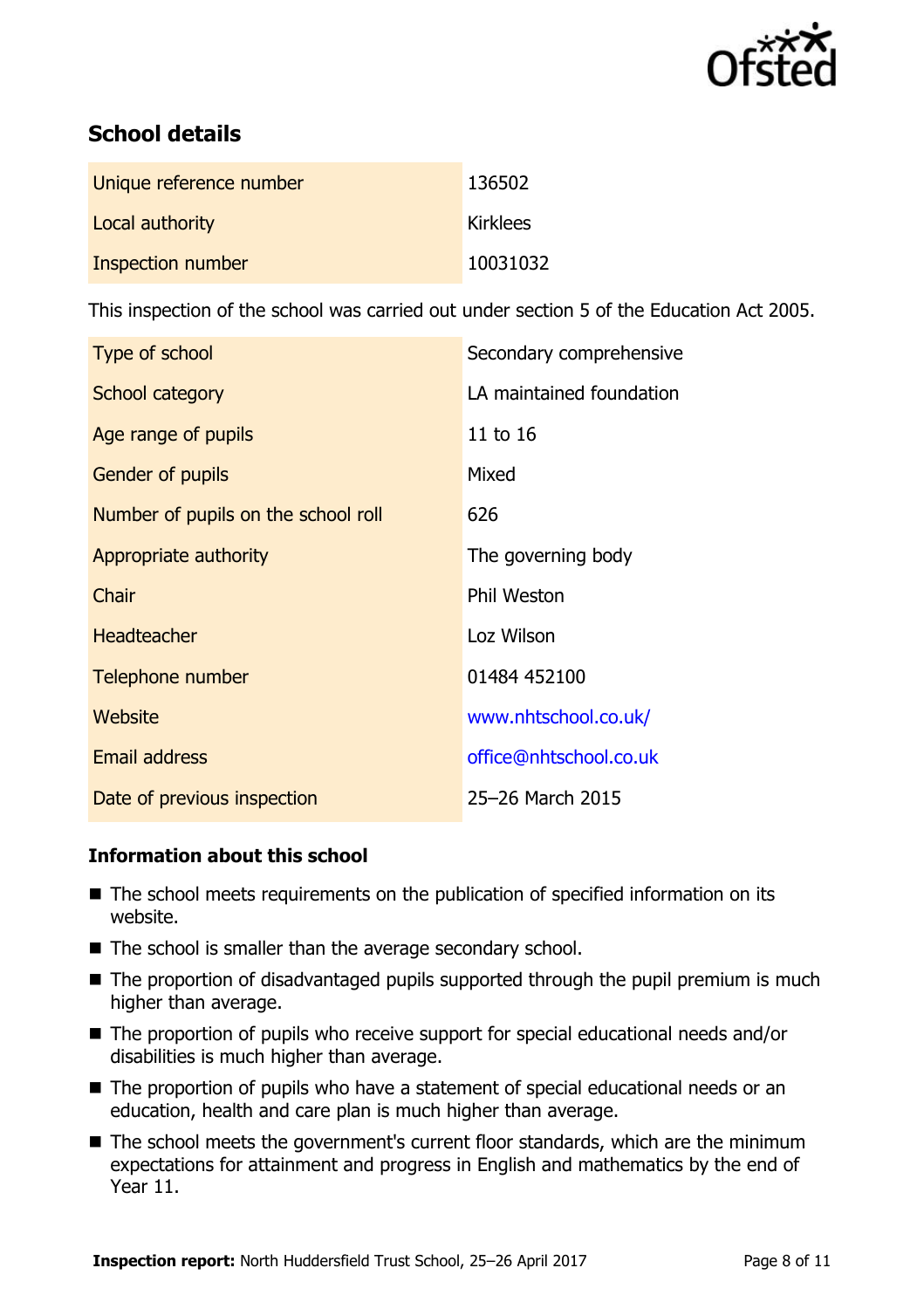

- The school is part of the North Huddersfield Trust.
- The proportion of pupils from minority ethnic groups is much higher than average.
- The proportion of pupils who speak English as an additional language is much higher than average.
- The school does not use any alternative provision.
- **Pupil numbers have increased since the previous inspection.**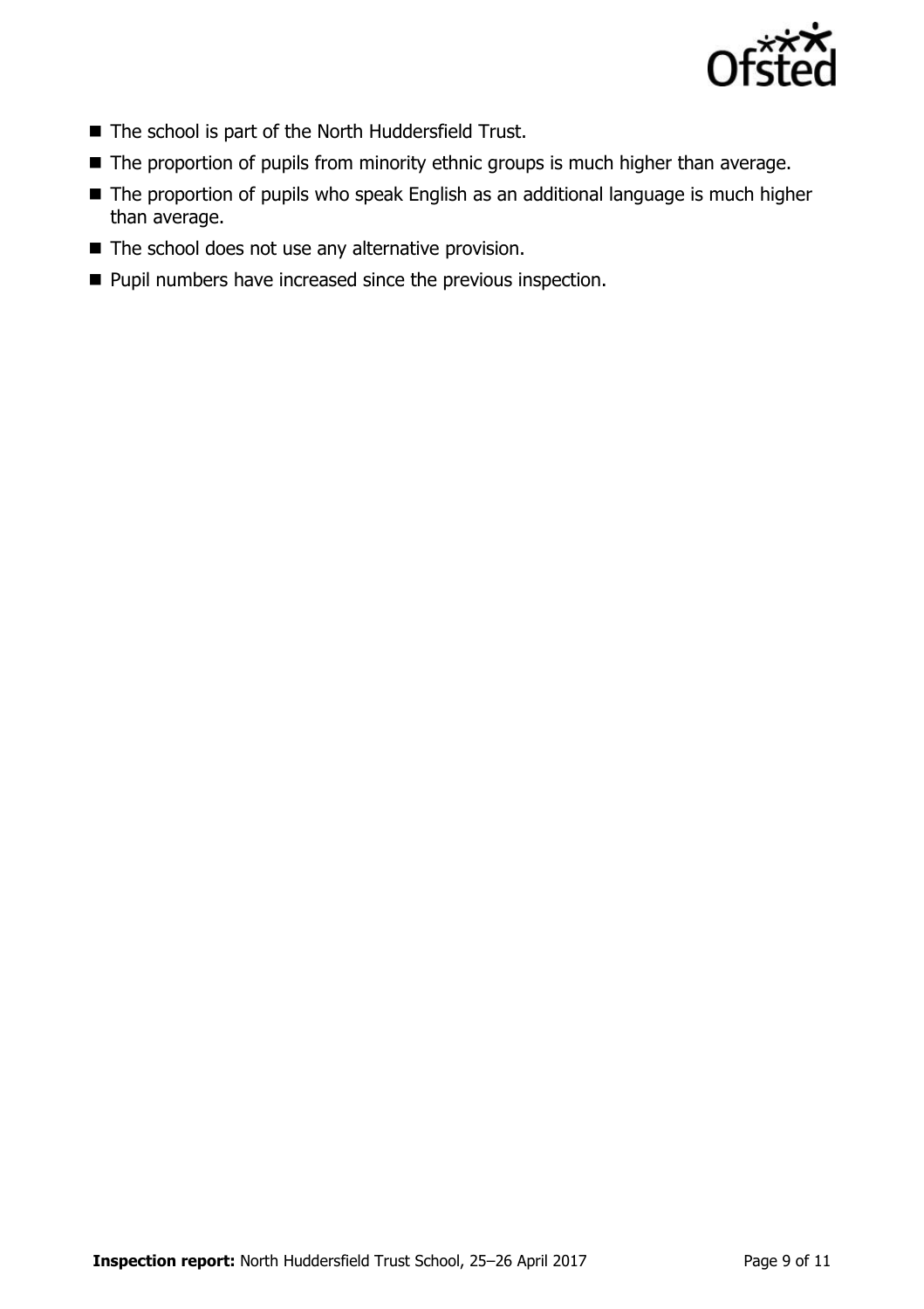

# **Information about this inspection**

- **Inspectors observed a range of teaching and learning in parts of lessons, with six** sessions observed with senior leaders.
- Throughout the two days of the inspection, inspectors spoke with pupils, both informally and formally, about their learning and safety.
- Inspectors listened to pupils reading. They reviewed pupils' work in lessons and scrutinised samples of work in pupils' books.
- The lead inspector held meetings with seven governors, with ten members of the North Huddersfield Trust and with two representatives of the local authority. Inspectors also held meetings with senior and middle leaders and other staff.
- **Inspectors reviewed leaders' evaluation of the performance of the school, the school** improvement plan and minutes of governing body meetings. They considered a range of documentation in relation to child protection, safeguarding, behaviour and attendance.
- Inspectors analysed 31 responses to Ofsted's online questionnaire for parents (Parent View) and 70 responses to Ofsted's staff questionnaire.

#### **Inspection team**

| David Pridding, lead inspector | Ofsted Inspector |
|--------------------------------|------------------|
| <b>Rebekah Taylor</b>          | Ofsted Inspector |
| Mary Lanovy-Taylor             | Ofsted Inspector |